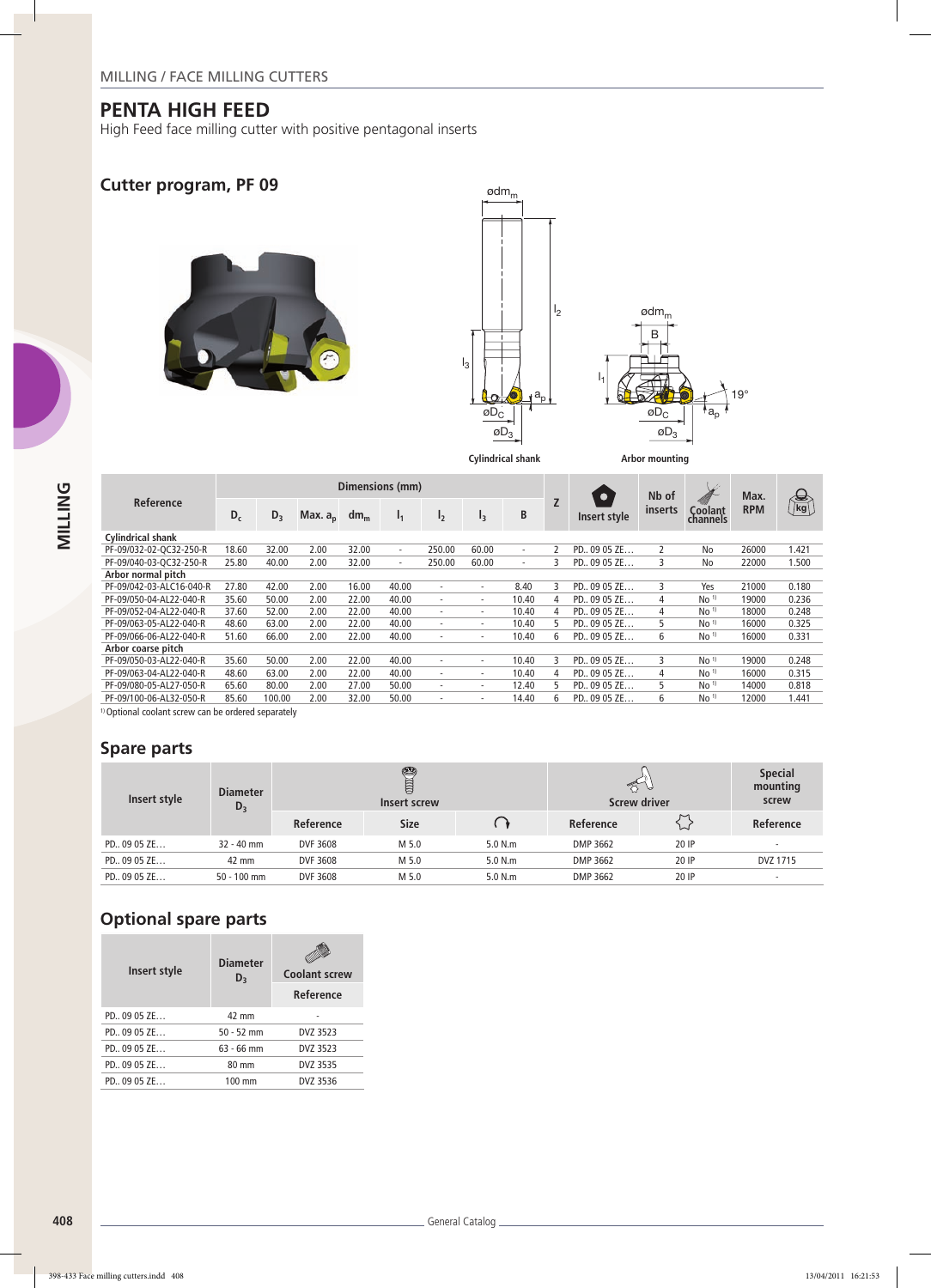High Feed face milling cutter with positive pentagonal inserts

#### **Insert program**



Ordering example: PDMX 09 05 ZE ER-51 5020

## **Cutting conditions**

|       |                             | P<br><b>Steel</b>                            |                                       |                                                         | M<br><b>Stainless steel</b>          |                                             |                                | K<br><b>Cast iron</b>             |                                               |                                     | N<br>Non-ferrous aluminum   |                            |                               |                                          | S<br><b>Super alloys</b>            |                            |                                     | н<br><b>Hardened materials</b>                                                          |                                                    |                                                   |                                                   |                                          |                             |
|-------|-----------------------------|----------------------------------------------|---------------------------------------|---------------------------------------------------------|--------------------------------------|---------------------------------------------|--------------------------------|-----------------------------------|-----------------------------------------------|-------------------------------------|-----------------------------|----------------------------|-------------------------------|------------------------------------------|-------------------------------------|----------------------------|-------------------------------------|-----------------------------------------------------------------------------------------|----------------------------------------------------|---------------------------------------------------|---------------------------------------------------|------------------------------------------|-----------------------------|
|       |                             |                                              |                                       |                                                         |                                      |                                             |                                |                                   |                                               |                                     |                             |                            |                               |                                          |                                     |                            |                                     |                                                                                         |                                                    |                                                   |                                                   |                                          |                             |
| Grade | Feed per tooth (mm)         | Free machining and low carbon<br>120-170 HB) | Medium and high carbon<br>180-220 HB) | and easy to machine tool steels<br>200-240 HB)<br>Alloy | Tool and die steels<br>(e<br>220-260 | Ferritic and martensitic<br>$(180 - 240$ HB | $(140 - 180$ HB)<br>Austenitic | Ph and duplex<br>$(220 - 260$ HB) | cast iron<br>- Gray cast п'он<br>(180-220 HB) | cast iron<br>$(220-260$ HB)<br>Velp | 180-220 HB)<br>Ductile iron | Ductile iron<br>220-260 HB | Aluminum $<$ 7% Si<br>(100 H) | $-12%$ Si<br>$($ <100 HB)<br>Aluminum 7% | Aluminum > $12\%$ Si<br>$(<130$ HB) | Non-ferrous<br>$(<100$ HB) | Iron based alloys<br>$(200-300$ HB) | 9<br>全<br>$(135-425)$<br>Nickel and cobalt base alloys,<br>hastelloy, inconel, stellite | Titanium alloys 6AL-V4<br>$\widehat{H}$<br>110-450 | Case hardened carbon steels<br>62Rc)<br>$(50Rc -$ | steels<br>Case hardened alloy<br>50Rc)<br>(40Rc - | Hardened tools steels<br>$(45Rc - 62Rc)$ | Hardened irons<br>(400 BHN) |
|       | $V_{c1}$                    | 324<br>0.50                                  | 295<br>0.50                           | 228<br>0.50                                             | 149<br>0.50                          | $\overline{\phantom{a}}$<br>$\bar{a}$       | $\overline{\phantom{a}}$       | $\sim$                            | 254<br>0.50                                   | 232<br>0.50                         | 199<br>0.50                 | 169<br>0.50                | $\sim$                        |                                          |                                     |                            |                                     |                                                                                         |                                                    |                                                   |                                                   |                                          |                             |
| 1120  | $t_{z1}$<br>$V_{c2}$        | 163                                          | 151                                   | 115                                                     | 103                                  |                                             |                                |                                   | 166                                           | 144                                 | 106                         | 76                         | $\sim$                        |                                          |                                     |                            |                                     |                                                                                         |                                                    |                                                   |                                                   |                                          |                             |
|       | $t_{22}$                    | 2.00                                         | 2.00                                  | 2.00                                                    | 1.50                                 |                                             |                                |                                   | 2.00                                          | 2.00                                | 2.00                        | 2.00                       |                               |                                          |                                     |                            |                                     |                                                                                         |                                                    |                                                   |                                                   |                                          |                             |
|       | $V_{c1}$                    | $\sim$                                       | $\sim$                                |                                                         | $\sim$                               |                                             |                                |                                   | 193                                           | 174                                 | 139                         | 109                        | ÷,                            |                                          |                                     |                            |                                     |                                                                                         |                                                    |                                                   |                                                   |                                          |                             |
| 1130  | $T_{z1}$                    |                                              |                                       |                                                         |                                      |                                             |                                |                                   | 0.50                                          | 0.50                                | 0.50                        | 0.50                       |                               |                                          |                                     |                            |                                     |                                                                                         |                                                    |                                                   |                                                   |                                          |                             |
|       | $V_{c2}$                    | $\sim$                                       | ٠                                     | $\overline{\phantom{a}}$                                | $\sim$                               | ÷                                           | $\sim$                         | $\sim$                            | 165                                           | 145                                 | 101                         | 64                         | ۰.                            | ٠                                        |                                     | $\sim$                     |                                     | ٠                                                                                       |                                                    | $\overline{\phantom{a}}$                          | ٠                                                 | ٠                                        |                             |
|       | $t_{z2}$                    | ÷                                            |                                       |                                                         | $\sim$                               | $\overline{a}$                              | $\omega$                       | ÷.                                | 2.00                                          | 2.00                                | 2.00                        | 2.00                       | ۰.                            |                                          |                                     |                            |                                     | ٠                                                                                       |                                                    | $\overline{a}$                                    |                                                   | $\sim$                                   |                             |
|       | $V_{c1}$                    | ÷.                                           | ٠                                     | ٠                                                       | 236<br>0.50                          | 270<br>0.50                                 | 226<br>0.50                    | 170<br>0.50                       | 259<br>0.50                                   | 239<br>0.50                         | 209<br>0.50                 | 189<br>0.50                | $\sim$<br>$\sim$              | ٠                                        |                                     | $\sim$<br>$\sim$           | 86<br>0.50                          | 76<br>0.50                                                                              | $\overline{58}$<br>0.50                            | 90<br>0.50                                        | 110<br>0.50                                       | 90<br>0.50                               | 90<br>0.50                  |
| 2003  | $f_{21}$<br>$V_{c2}$        | ٠                                            | $\bar{a}$                             | ÷                                                       | 200                                  | 246                                         | 190                            | 146                               | 170                                           | 151                                 | 130                         | 114                        | $\sim$                        | ٠                                        |                                     | ÷                          | 50                                  | 40                                                                                      | 40                                                 | 66                                                | 86                                                | 66                                       | 66                          |
|       | $f_{z2}$                    | ÷.                                           | $\sim$                                | $\overline{\phantom{a}}$                                | 1.50                                 | 1.50                                        | 1.50                           | 1.50                              | 2.00                                          | 2.00                                | 2.00                        | 2.00                       | $\overline{\phantom{a}}$      | $\sim$                                   |                                     | $\overline{\phantom{a}}$   | 1.20                                | 1.20                                                                                    | 1.20                                               | 1.20                                              | 1.20                                              | 1.20                                     | 1.20                        |
|       | $V_{c1}$                    | 304                                          | 275                                   | 208                                                     | 129                                  | 196                                         | 181                            | 130                               | 239                                           | 217                                 | 184                         | 154                        | 938                           | 482                                      | 410                                 | 516                        | 56                                  | 46                                                                                      | 43                                                 | 33                                                | 38                                                | 33                                       | 28                          |
| 5020  | $t_{z1}$                    | 0.50                                         | 0.50                                  | 0.50                                                    | 0.50                                 | 0.50                                        | 0.50                           | 0.50                              | 0.50                                          | 0.50                                | 0.50                        | 0.50                       | 0.50                          | 0.50                                     | 0.50                                | 0.50                       | 0.50                                | 0.50                                                                                    | 0.50                                               | 0.50                                              | 0.50                                              | 0.50                                     | 0.50                        |
|       | $V_{c2}$                    | 147                                          | 135                                   | 99                                                      | 83                                   | 152                                         | $\frac{145}{1.50}$             | 106                               | 154                                           | 132                                 | 94                          | 64                         | 810                           | 290                                      | 330                                 | 420                        | 40                                  | 30                                                                                      | 35                                                 | 25                                                | 30                                                | 25                                       | 20                          |
|       | $t_{22}$                    | 2.00                                         | 2.00                                  | 2.00                                                    | 1.50                                 | 1.50                                        |                                | 1.50                              | 2.00                                          | 2.00                                | 2.00                        | 2.00                       | 1.20                          | 1.20                                     | 1.20                                | 1.20                       | 1.20                                | 1.20                                                                                    | 1.20                                               | 1.20                                              | 1.20                                              | 1.20                                     | 1.20                        |
|       | $V_{c1}$                    | 274                                          | 245                                   | 178                                                     | 99                                   | 148                                         | 126                            | 96                                | $\sim$                                        | $\sim$                              | $\sim$                      | $\overline{\phantom{a}}$   | $\overline{\phantom{a}}$      | $\sim$                                   | ٠                                   | $\overline{\phantom{a}}$   | ÷                                   | ٠                                                                                       |                                                    | $\sim$                                            | $\sim$                                            | $\sim$                                   | $\sim$                      |
| 5040  | $T_{Z1}$                    | 0.50                                         | 0.50                                  | 0.50                                                    | 0.50                                 | 0.50                                        | 0.50                           | 0.50                              | $\sim$                                        | ÷.                                  | $\sim$                      | $\sim$                     | $\sim$                        | ÷                                        | $\sim$                              | $\sim$                     | ÷                                   | $\sim$                                                                                  | ÷.                                                 | $\sim$                                            | ÷                                                 | $\sim$                                   | $\sim$                      |
|       | V <sub>c2</sub><br>$t_{22}$ | 123<br>2.00                                  | 111<br>2.00                           | 75<br>2.00                                              | 53<br>1.50                           | 40<br>1.50                                  | 20<br>1.50                     | 60<br>1.50                        | $\overline{\phantom{a}}$<br>÷,                |                                     | ٠<br>÷,                     |                            |                               |                                          |                                     |                            |                                     | ä,                                                                                      |                                                    | $\overline{a}$                                    |                                                   | $\overline{\phantom{a}}$                 | $\sim$                      |
|       | $V_{c1}$                    | 234                                          | 206                                   | 142                                                     | 81                                   | 123                                         | 81                             | 70                                | $\sim$                                        |                                     |                             |                            |                               |                                          |                                     | $\overline{\phantom{a}}$   | 46                                  | 36                                                                                      | 28                                                 | ÷                                                 |                                                   |                                          |                             |
|       | $I_{z1}$                    | 0.50                                         | 0.50                                  | 0.50                                                    | 0.50                                 | 0.50                                        | 0.50                           | 0.50                              | $\blacksquare$                                | ÷                                   |                             |                            |                               |                                          |                                     | $\overline{\phantom{a}}$   | 0.50                                | 0.50                                                                                    | 0.50                                               | $\sim$                                            |                                                   |                                          |                             |
| 5050  | $V_{c2}$                    | 134                                          | 117                                   | 75                                                      | 45                                   | 89                                          | 65                             | 58                                | ÷.                                            |                                     |                             |                            |                               |                                          |                                     | $\sim$                     | 39                                  | 29                                                                                      | 20                                                 | $\overline{\phantom{a}}$                          |                                                   |                                          |                             |
|       | $f_{22}$                    | 2.00                                         | 2.00                                  | 2.00                                                    | 1.50                                 | 1.50                                        | 1.50                           | 1.50                              |                                               |                                     |                             |                            |                               |                                          |                                     |                            | 1.20                                | 1.20                                                                                    | 1.20                                               |                                                   |                                                   |                                          |                             |
|       | $V_{c1}$                    | ٠                                            |                                       |                                                         | $\sim$                               | 164                                         | 131                            | 100                               | ÷                                             |                                     |                             |                            |                               |                                          |                                     |                            | 51                                  | 41                                                                                      | 35                                                 | ÷,                                                |                                                   |                                          |                             |
| 8030  | $I_{21}$                    | $\sim$                                       | ÷                                     |                                                         | $\overline{\phantom{a}}$             | 0.5                                         | 0.5                            | 0.5                               | $\sim$                                        |                                     |                             |                            |                               |                                          |                                     | $\sim$                     | 0.5                                 | 0.5                                                                                     | 0.5                                                | $\overline{a}$                                    |                                                   |                                          | ÷.                          |
|       | $V_{c2}$                    | $\sim$                                       | $\sim$                                | ٠                                                       | $\overline{\phantom{a}}$             | 120                                         | 105                            | 82                                | $\sim$<br>÷.                                  | ٠                                   | $\overline{\phantom{a}}$    | ÷                          | $\overline{\phantom{a}}$      | ٠                                        |                                     | $\sim$                     | 40                                  | 30                                                                                      | 28                                                 | $\sim$                                            | $\overline{\phantom{a}}$                          | ٠                                        | $\sim$                      |
|       | $t_{z2}$                    | $\sim$                                       | $\omega$                              | $\sim$                                                  | $\sim$                               | 2                                           | 2                              | 2                                 |                                               |                                     | $\sim$                      |                            | <u>. .</u>                    |                                          |                                     | $\sim$                     | 1.2                                 | 1.2                                                                                     | 1.2                                                | $\sim$                                            |                                                   | н.                                       | з.                          |
|       |                             |                                              |                                       |                                                         |                                      |                                             |                                |                                   |                                               |                                     |                             |                            |                               |                                          |                                     |                            |                                     |                                                                                         |                                                    |                                                   |                                                   |                                          |                             |
|       | $V_{c1}$                    | 245                                          | 222                                   | 152                                                     | 88                                   | 118                                         | 84                             | 76                                | $\sim$                                        | ٠                                   | ٠                           |                            |                               | ٠                                        |                                     | $\sim$                     | 51                                  | 41                                                                                      | 33                                                 | $\sim$                                            |                                                   | $\overline{\phantom{a}}$                 | $\sim$                      |
| 5135  | $t_{z1}$<br>$V_{c2}$        | 0.50<br>130                                  | 0.50<br>120                           | 0.50<br>83                                              | 0.50<br>58                           | 0.50<br>70                                  | 0.50<br>20                     | 0.50<br>60                        | ä,                                            |                                     |                             |                            |                               |                                          |                                     |                            | 0.50<br>44                          | 0.50<br>34                                                                              | 0.50<br>25                                         | ä,                                                |                                                   |                                          |                             |

The cutting speed ( $v_c$ ) and the feed per tooth values have to be optimized depending on specific machined material.

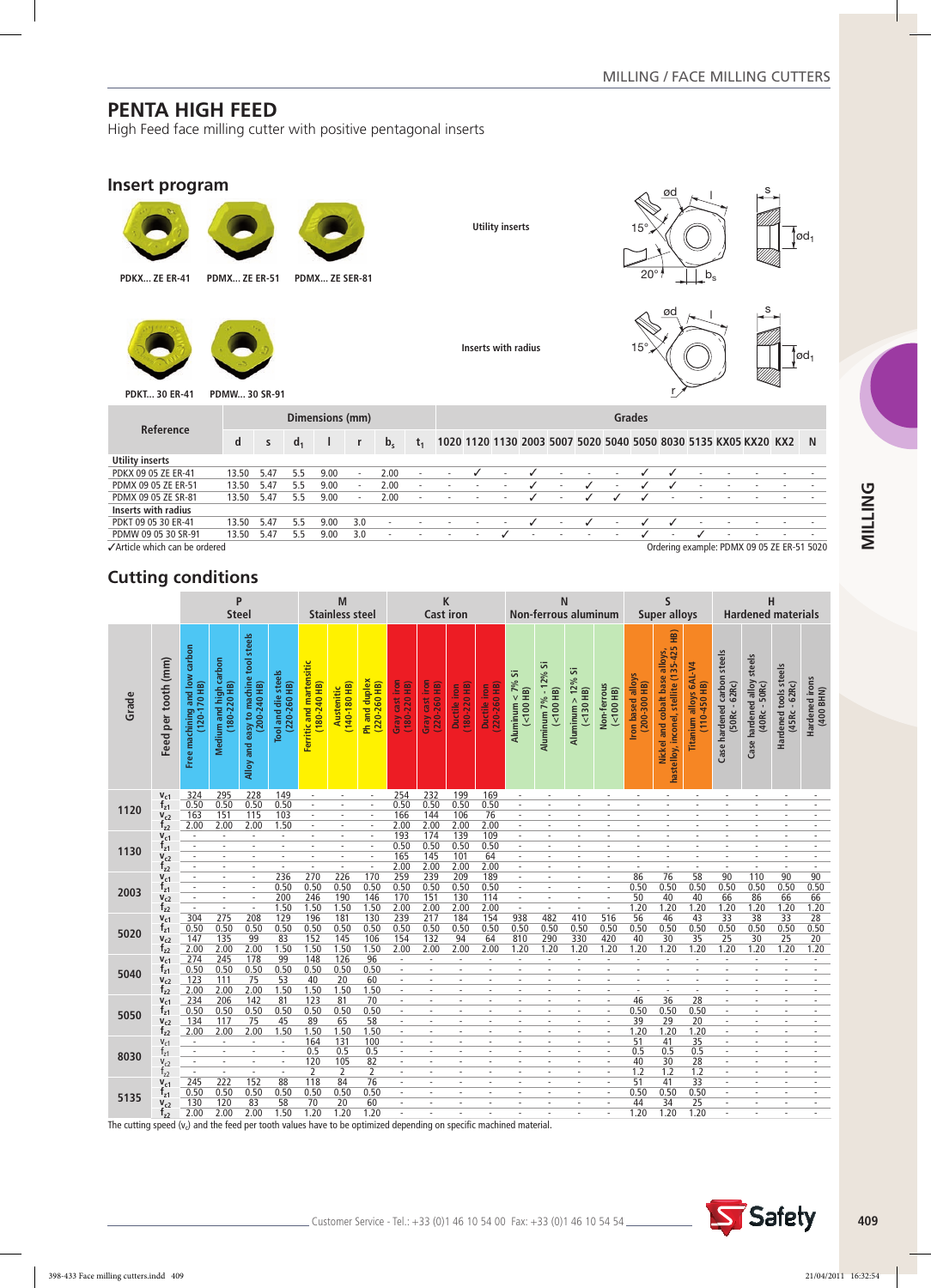Milling cutter characteristics

## **Use for high feed facing**

The cutter characteristic angles are designed to direct the cutting forces (R) mainly up the spindle thus allowing high machining feed with low cutting depth. It is essential to maintain a cutting depth of 2mm max.



#### **For a good surface finish**

In finishing, the best surface finish is obtained without exceeding the value of  $b = 2mm$  for a  $f<sub>n</sub>$  feed and a maximum profiling pitch (cut width)  $a_e \leq D_W$ .

| <b>Diameter</b><br>D                              | 32   | 40 | 42                       | 50 | 52 | 63 | 66   | 80   | 100  |
|---------------------------------------------------|------|----|--------------------------|----|----|----|------|------|------|
| <b>Effective diameter</b><br>$D_{\mathbf{W}}$ (mm | 18.4 |    | 25,5 27,5 35,3 37,3 48,2 |    |    |    | 51,2 | 65.3 | 85.3 |



## **Programming – Remaining material**



The insert radius is different from the radius to program (Rp)

## **Approach of vertical faces**



Reduce  $f<sub>z</sub>$  feed to 0,5 max. when approaching a vertical face in order to avoid vibrations and insert flaking.



#### 1st machining strategy with vertical faces 2nd machining strategy with no vertical face



To maintain "High Feed" without creating vertical faces, apply a 19° slope.

**MILLING**